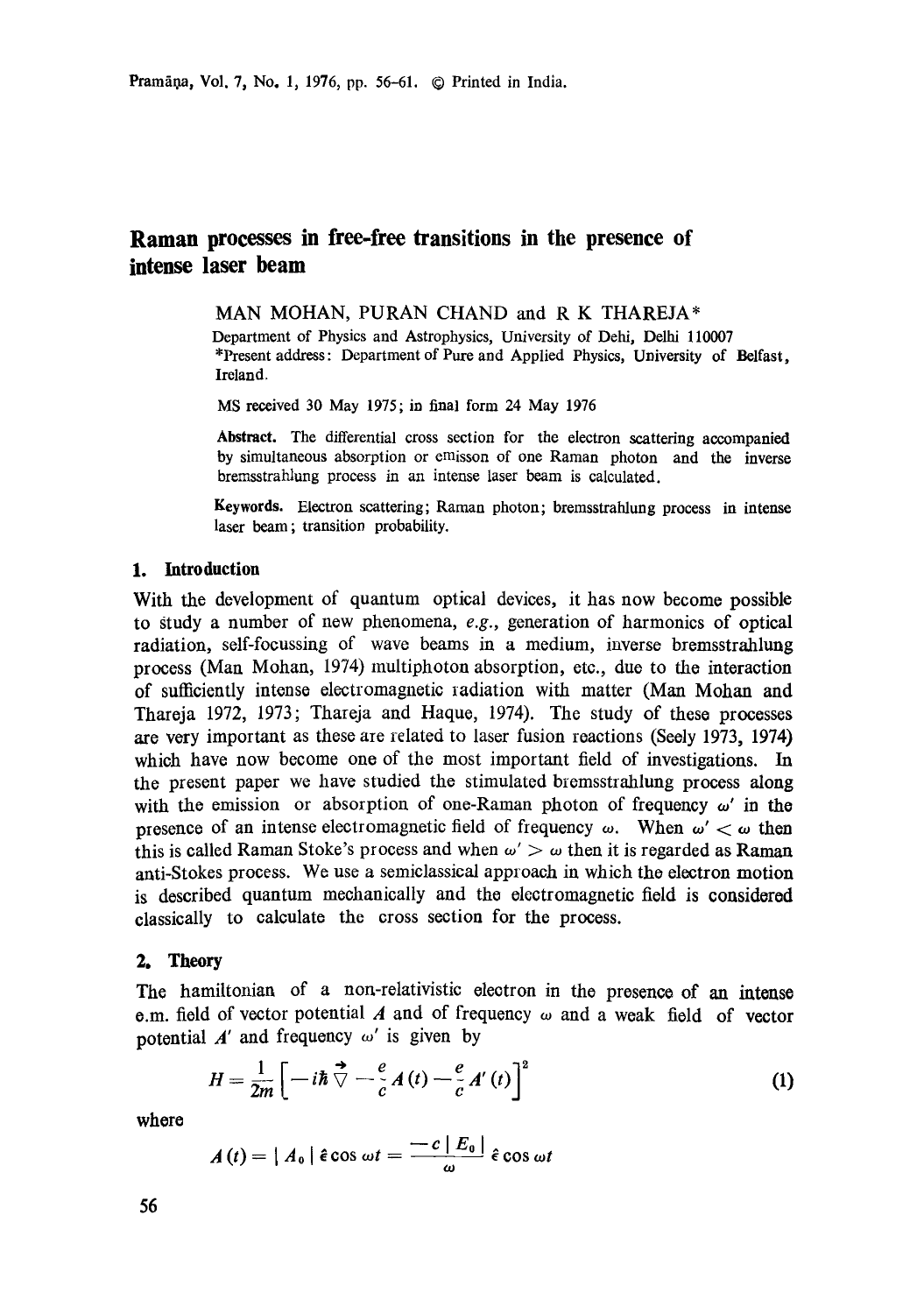and

$$
A'(t) = | A_0' | \hat{\epsilon}' \cos (\omega' t + a) = \frac{-c | E_0' |}{\omega'} \hat{\epsilon}' \cos (\omega' t + a)
$$

where  $\hat{\epsilon}$  and  $\hat{\epsilon}'$  are the unit polarization vector for the intense field and weak field respectively and  $\alpha$  is the phase between the two fields.

Corresponding the above hamiltonian, eq. (1), the exact wave function is

$$
\psi_{p} = (2\pi\hbar)^{-3/2} \exp\left\{ \frac{i}{\hbar} \left[ p \cdot r - \int_{0}^{t} \left[ p - \frac{e}{c} A(t) - \frac{e}{c} A'(t) \right]^{2} \right. \right.
$$
  
 
$$
\times (2m)^{-1} dt \right\}
$$
 (2)

where  $p$  is the electron-momentum.

Thus when the electron is scattered by a static potential, the probability amplitude for the transition of an electron situated in a state  $\psi_p$  at  $t = 0$  to  $\psi_p$ , using eq. (2) is given by the explession (Bunkin and Fedorov 1966) (Fedorov 1966, 1967)

$$
T_{pp_0}(t) = \left(\frac{-i}{\hbar}\right) \int_0^t \psi_p V(r) \psi_p dr dt
$$
  
\n
$$
= \left(\frac{-i}{\hbar}\right) \int_0^t dt' \exp\left\{\frac{i}{\hbar} \left[ (p^2 - p_0^2) (2m)^{-1} t' - \frac{e}{mc} (p - p_0) \frac{|A_0|}{\omega} \right] \hat{\epsilon} \sin \omega t - \frac{e}{mc} (p - p_0) \frac{|A_0|}{\omega'} \hat{\epsilon}'
$$
  
\n
$$
\times \sin (\omega' t + \alpha) \int V(r) \Big] \exp\left[ \left(\frac{-i}{\hbar}\right) (p - p_0) \cdot r \right] dr
$$
\n(3)

where  $V(r) = -Ze^2/r$  is coulomb potential. As the initial free-electron with momemtum  $p_0$  and energy  $\epsilon_i = \frac{p_0^2}{2\pi}$  goes to final state with momentum p and energy  $\epsilon_t = p^2/2m$  after absorption of N photons of intense field with absorption or emission of the Raman photon therefore by energy conservation we must have

$$
\frac{p^2}{2m} = \frac{{p_0}^2}{2m} + N\hbar\omega \pm \hbar\omega'
$$

which results in the change of the kinetic energy of the electron given by

$$
\triangle \epsilon = \epsilon_f - \epsilon_i = \frac{p^2}{2m} - \frac{p_0^2}{2m} = N\hbar\omega \pm \hbar\omega'.
$$

Now as the field  $A'$  is assumed to be weak, we can expand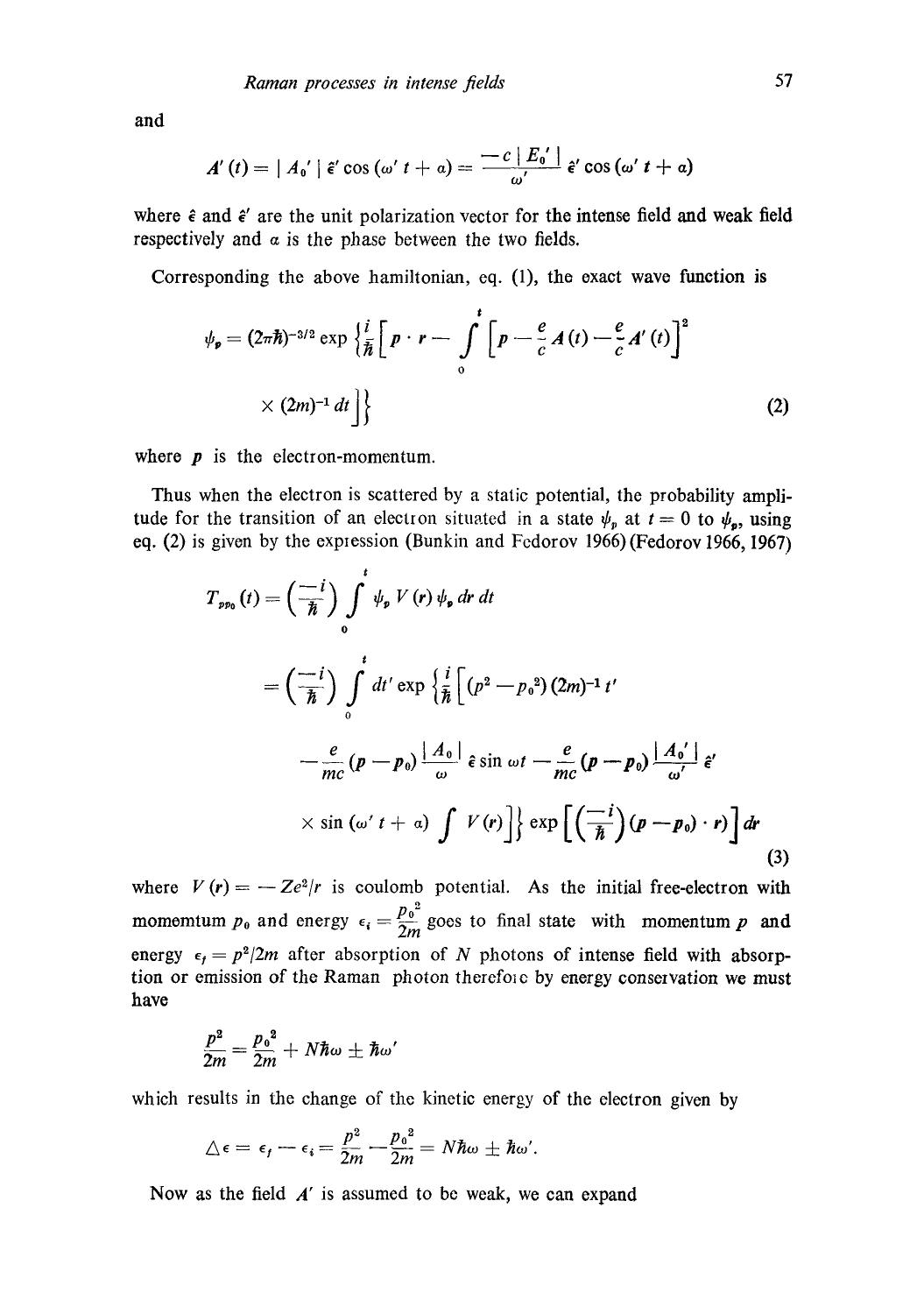Man Mohan, Puran Chand and R K Thareja

$$
\exp\left\{-\frac{i}{\hbar}\frac{e}{mc}\left(p-p_0\right)\frac{|A_0'|}{\omega'}\hat{\epsilon}'\sin\left(\omega' t+a\right)\right.\n\approx 1-\frac{i}{\hbar}\frac{e}{2mc}\frac{|A_0'|}{\omega'}\hat{\epsilon}'\left\{\frac{e^{i(\omega' t+a)}-e^{-i(\omega' t+a)}}{i}\right\}.
$$
\n(4)

Substituting eq. (4) in eq. (3) and after integrating (Gradshteyn and Ryzhik 1965) over time we have

$$
T_{pp_0}^{\pm}(t) = \sum_{N=-\infty}^{\infty} \frac{i}{\hbar} \frac{e}{2mc} \frac{A_0'}{\omega'} \hat{\epsilon}' (p_0 - p) e^{i\alpha}
$$
  
 
$$
\times \left\{ \exp\left[ \left( \frac{i}{\hbar} \right) (\triangle \epsilon + N \hbar \omega \pm \omega') \right] - 1 \right\} (\triangle \epsilon + N \hbar \omega \pm \omega')^{-1}
$$
  
 
$$
\times J_N \left\{ \frac{e A_0 \hat{\epsilon}}{mc \omega} (p_0 - p) \right\} \int V(r) \exp\left[ \left( \frac{-i}{\hbar} \right) (p - p_0) \cdot r \right] dr
$$
 (5)

where the positive sign refers to Raman photon absorption and the negative sign to the Raman photon emission process,  $J_N$  is a Bessel function of order N.

The calculation of the transition probability per unit time, i.e.,

$$
W_{\mathfrak{sp}\,0} = \mathrm{lt}_{t\to\infty} \left( | \ T_{\mathfrak{sp}\,0} \left( t \right) |^{2} / t \right) \tag{6}
$$

leads to the differential cross-section for the simultaneous bremsstrahlung and the Raman processes following the scattering of an electron having velocity  $v_0 = p_0/m$  into a solid angle  $d\Omega$  (= sin  $\theta d\theta d\phi$ ), we obtain as

$$
\frac{d\sigma a, e^{iN\omega+\omega'}}{d\Omega} = \beta_{a,e} \frac{e^2 c^2 \mathbf{v}_0^2}{\hbar^2 m \omega'^4} E_0' {\{\hat{e}_0 \cdot (\hat{n}_0 - \beta_{a,e} \hat{n})\}}^2
$$
  
 
$$
\times J_N^2 [\gamma \hat{e} \cdot (\hat{n}_0 - \beta_{a,e} \hat{n})] \frac{d\sigma_s}{d\Omega} (\hat{n}_0 - \beta_{a,e} \hat{n})
$$

where

$$
\beta = [1 + 2(N\omega \pm \omega') \xi]^{1/2}, \xi = \hbar/mv_0^2
$$
  

$$
\gamma = \frac{ev_0 E_0}{\hbar \omega^2}, \qquad \ell_0 = \frac{E_0}{E}, \qquad \hat{n}_0 = \frac{v_0}{v_0}
$$
 (7)

with  $\hat{n}$  taken as a unit vector in the direction of the scattered electron, and

$$
\frac{d\sigma_s}{d\Omega}(\hat{n}_0 - \beta \hat{n}) = \left(\frac{m^2}{2\pi\hbar^2}\right)^2 \left| \int V(r) \exp\left\{\frac{imv_0}{\hbar}(\hat{n}_0 - \beta \hat{n}) \cdot r\right\} dr \right|
$$

$$
= \left(\frac{m^2}{2\pi\hbar^2}\right)^2 \left| \frac{2\pi\hbar^2 Ze^2}{m^2 v_0^2 \beta \left|\cos\theta - \frac{1+\beta^2}{2\beta}\right|} \right| \tag{8}
$$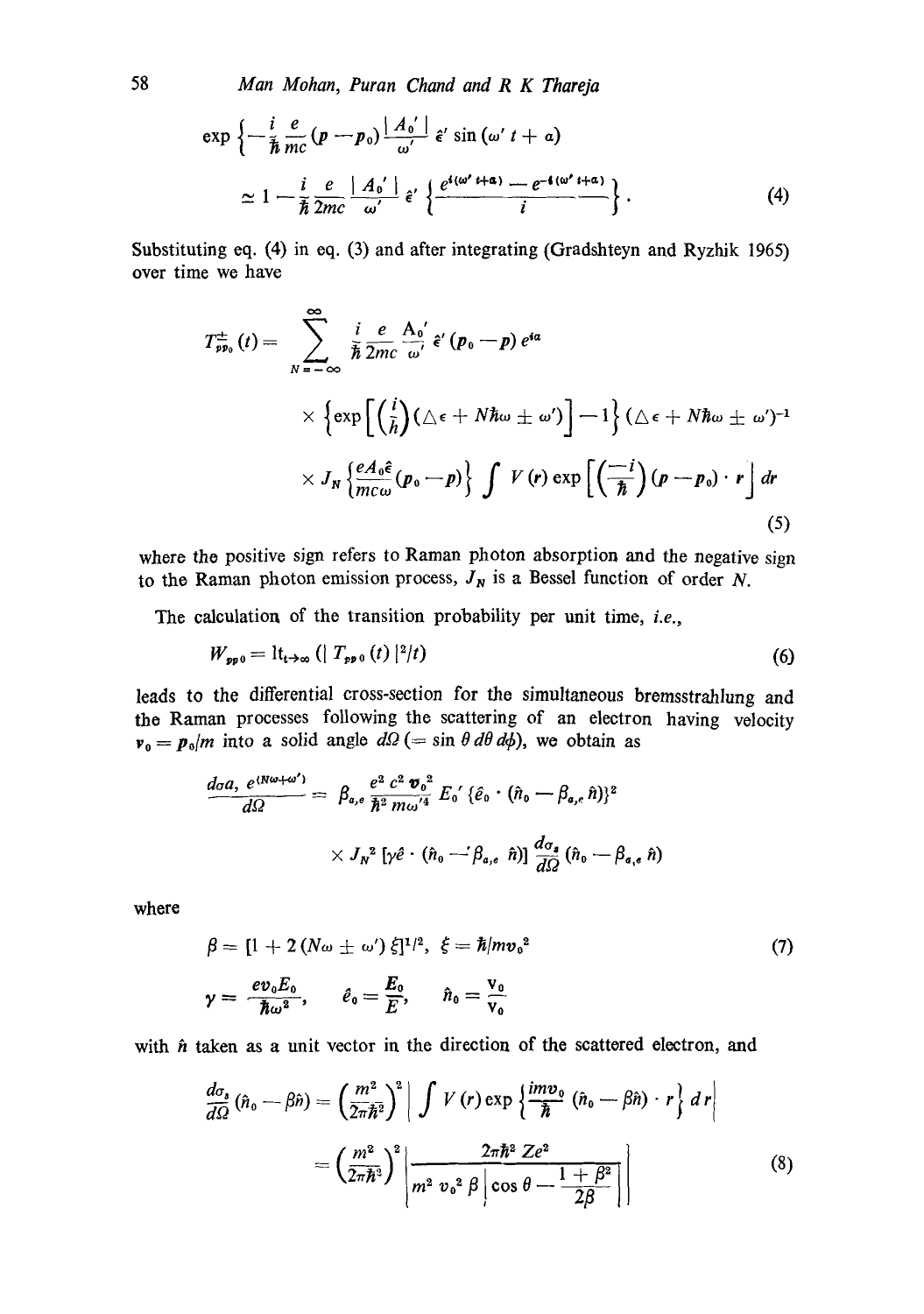is the differential cross-section for elastic scattering of the electron in the Bornapproximation (Bunkin and Fedorov 1966, Fedorov 1969) and  $V(r) = -Ze^2/r$ the Coulomb potential.

### **Conclusion**

The variation of the differential cross-section with  $N$  the number of photons absorbed of intense laser field corresponding to Raman Stokes and antistokes component denoted by the frequency  $\omega'$  and  $\omega''$  is shown in the figure 1. The figure shows clearly that with increase of the number of photons absorbed the differential cross-section decreases which is the result expected physically also). For less number of photons the differential cross-section is quite large and is nearly equal to the elastic cross-section. This is because the initial and final energy of the electron is nearly equal for  $N$  small and initial electron energy large.

Figure 2 shows that the differential cross-section increases with the increase of the intensity of the laser field which is also expected by expanding the Bessol function in eq. (7) in series as

$$
J_n(Z) \simeq \frac{(\frac{1}{2} \cdot Z)^n}{\Gamma(n+1)} \left\{ 1 + 0\,(Z^2) \right\}; \; |Z| \ll 1 \tag{9}
$$

which results

$$
\frac{d\sigma_{\mathbf{e},\mathbf{e}}^{(N\omega=\omega)}}{d\Omega} \simeq \gamma^{2N} \gamma'^2
$$
\n
$$
\simeq \left(\frac{I}{I_0}\right)^N \left(\frac{I'}{I_0}\right)
$$
\n
$$
\simeq \left(\frac{I}{I_0}\right)^N \left(\frac{I'}{I_0}\right)
$$
\n
$$
\simeq \frac{1}{I_0} \frac{\Theta}{I_0} = 30^\circ
$$
\n
$$
\frac{1}{I_0} = 10^{\circ} \text{Watt/cm}^2
$$
\n
$$
\frac{1}{\Theta} = \frac{10^{\circ}}{\omega}
$$
\n
$$
\frac{1}{\Theta} = \frac{10^{\circ}}{\omega}
$$
\n
$$
\frac{10^{\circ}}{\omega}
$$



Figure 1. Variation of differential cross-section with N for Raman stokes  $(\omega')$ and Raman antistokes (w<sup>\*</sup>) processes.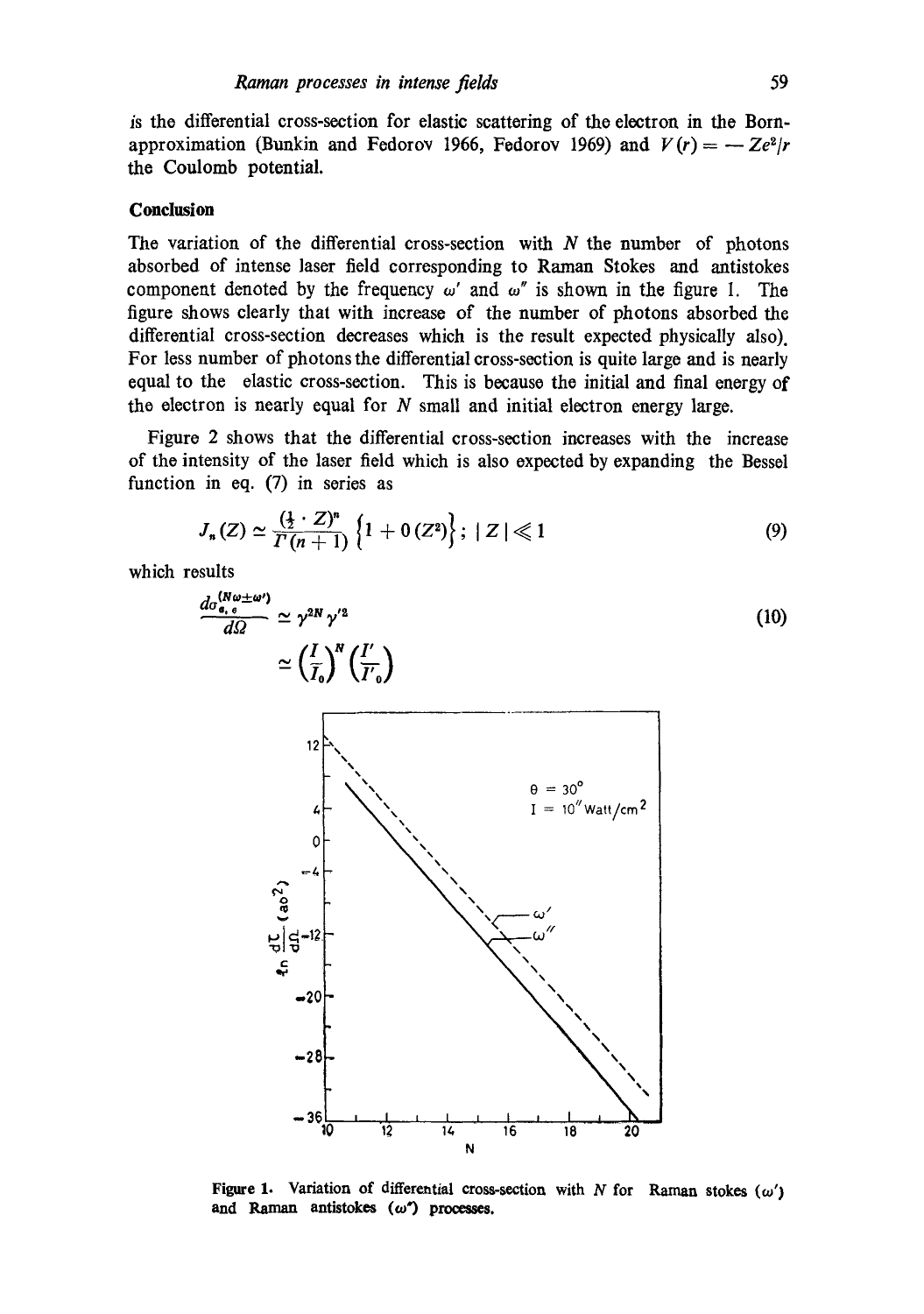

**Figure 2.** Variation of differential cross-section with intensity for Raman stokes  $(\omega')$  and Raman antistokes  $(\omega'')$  processes.

where we have used

$$
I=\frac{c\mid E\mid^2}{8\pi},\qquad I'=\frac{c\mid E'\mid^2}{8\pi}
$$

and

$$
I_0 = \frac{c\hbar^2 \omega^4}{8\pi e^2 v_0^4}, \qquad I'_{0} = \frac{c\hbar^2 \omega'^4}{8\pi e^2 v_0^4}
$$

Further from eq. (10) we have

$$
\frac{\partial \ln \left( \sigma_{a,\; \theta}^{(N\omega \pm \omega')} \right)}{\partial \ln I} \simeq N
$$

which is the usual perturbation result, that the powerless dependence of the cross section on intensity is proportional to the order of the process.

#### **Acknowledgements**

**We are thankful to S N Biswas of Jawaharlal Nehru University New Delhi, for many useful suggestions and to A N Mitra for his interest in this investigation.** 

#### **References**

Bunkin F C and Fedorov M F 1965 *Z. Eksp. Teor. Fiz.* 49 1215 Bunkin F C and Fedorov M F 1966 *Eng Trans. Soy. Phys. JETP* 22 844 Fedorov M E 1966 *Z. Eksp. Teor. Fiz.* 51 795 Fedorov M F 1967a *Z. Eksp. Teor. Fiz.* 52 1434 Fedorov M F 1967 *b Soy. Phys. JETP 24* 529 Fedorov M F 1967c *Soy. Phys JETP 25* 52 Fedorov M F 1967 *Soy. Phys. JETP* 29 568